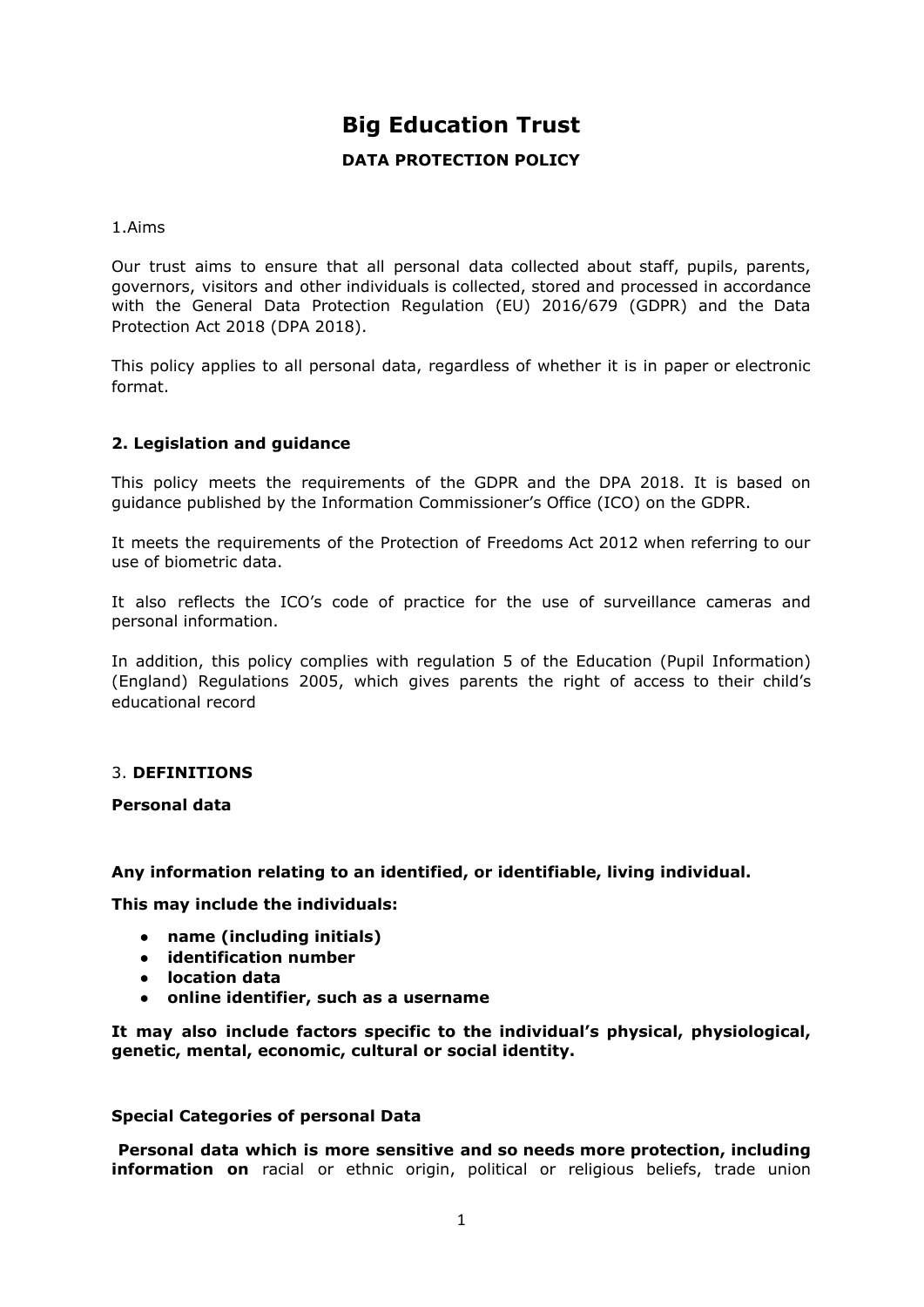membership, physical and mental health, sexuality, biometric (such as fingerprints, retina and iris patterns) where used for identification purposes of genetic data and personal data relating to criminal offences and convictions.

## **Data Subject**

An individual about whom such information is stored and processed is known as the Data Subject. It includes but is not limited to employees.

## 4.0 **Data Controller**

The organisation storing and controlling such information (i.e. the Trust) is referred to as the Data Controller. The Trust is registered with the ICO and has paid the data protection fee to the ICO, as legally required.

# **Processing**

Processing data involves any activity that involves the use of personal data. This includes but is not limited to: obtaining, recording or holding data or carrying out any operation or set of operations on that data such as organisation, amending, retrieving using, disclosing, erasing or destroying it. Processing also includes transmitting or transferring personal data to third parties. Processing can be automated or manual.

## **Automated Processing**

Any form of automated processing of personal data consisting of the use of personal data to evaluate certain personal aspects relating to an individual, in particular to analyse or predict aspects concerning that individual's performance at work, economic situation, health, personal preferences, interests, reliability, behaviour, location or movements.

An example of automated processing includes profiling and automated decision making. Automatic decision making is when a decision is made which is based solely on automated processing which produces legal effects or significantly affects an individual. Automated decision making is prohibited except in exceptional circumstances.

# **Data Protection Impact Assessment (DPIA)**

DPIAs are a tool used to identify risks in data processing activities with a view to reducing them.

#### **Criminal Records Information**

This refers to personal information relating to criminal convictions and offences, allegations, proceedings, and related security measures.

# **SECTION 2 - WHEN CAN THE TRUST AND ITS SCHOOLS PROCESS PERSONAL DATA**

# **5.0 Data Protection Principles**

The Trust and its Schools are responsible for and adhere to the principles relating to the processing of personal data as set out in the GDPR.

The principles the Trust and its Schools must adhere to are: -

(1) Personal data must be processed lawfully, fairly and in a transparent manner;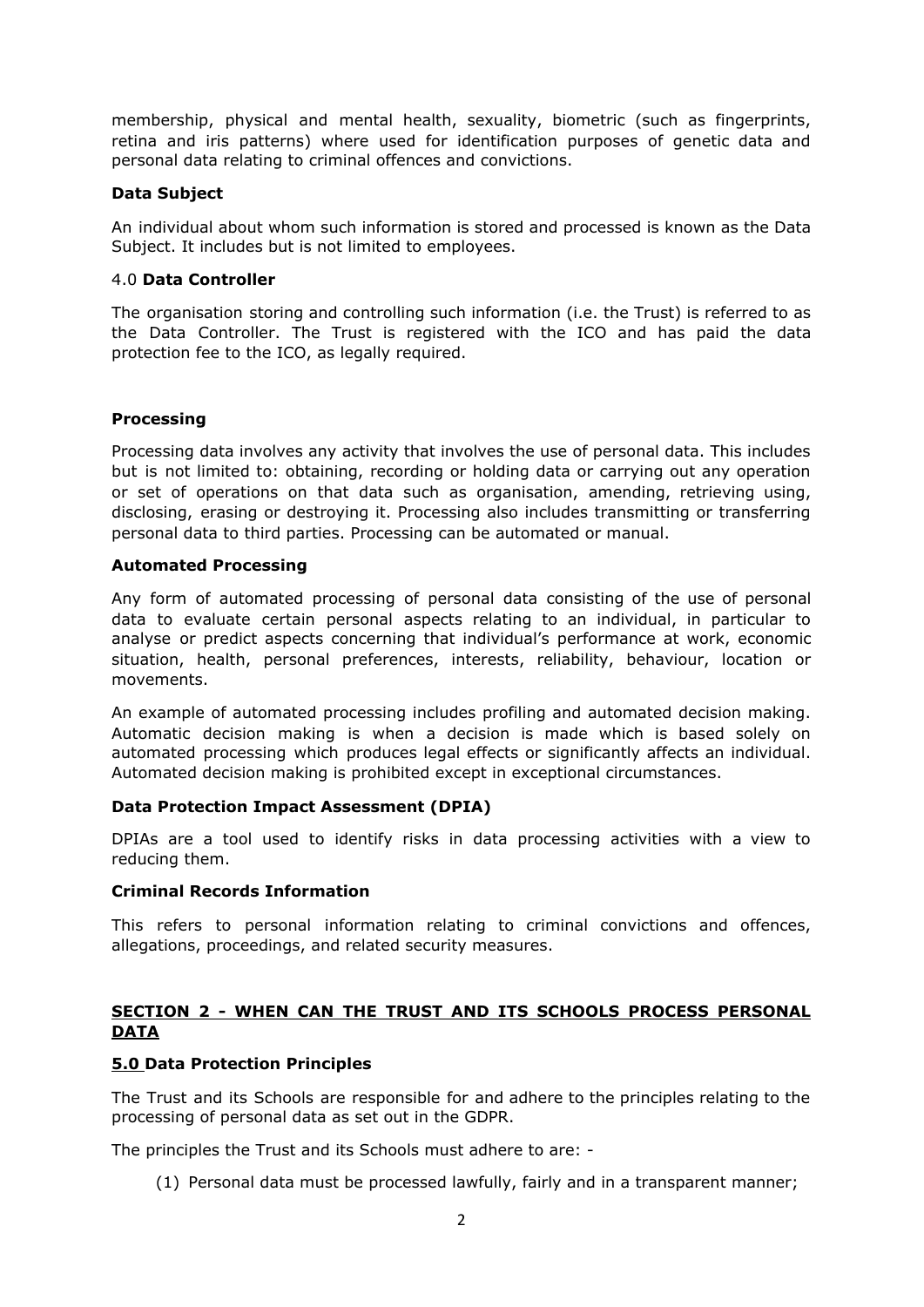- (2) Personal data must be collected only for specified, explicit and legitimate purposes;
- (3) Personal data must be adequate, relevant and limited to what is necessary in relation to the purposes for which it is processed;
- (4) Personal data must be accurate and, where necessary, kept up to date;
- (5) Personal data must not be kept in a form which permits identification of data subjects for longer than is necessary for the purposes for which the data is processed; and
- (6) Personal data must be processed in a manner that ensures its security using appropriate technical and organisational measures to protect against unauthorised or unlawful processing and against accidental loss, destruction or damage.

Further details on each of the above principles is set out below.

## **Principle 1: Personal data must be processed lawfully, fairly and in a transparent manner**

The Trust and its Schools only collect, process and share personal data fairly and lawfully and for specified purposes. The Trust and its Schools must have a specified purpose for processing personal data and special category of data as set out in the GDPR.

Before the processing starts for the first time we will review the purposes of the particular processing activity and select the most appropriate lawful basis for that processing. We will then regularly review those purposes whilst processing continues in order to satisfy ourselves that the processing is necessary for the purpose of the relevant lawful basis (i.e. that there is no other reasonable way to achieve that purpose).

#### Personal Data

The Trust and its Schools may only process a data subject's personal data if one of the following fair processing conditions are met: -

- The data subject has given their consent;
- The processing is necessary for the performance of a contract with the data subject or for taking steps at their request to enter into a contract;
- To protect the data subject's vital interests;
- To meet our legal compliance obligations (other than a contractual obligation);
- To perform a task in the public interest or in order to carry out official functions as authorised by law;
- For the purposes of the Trust and its Schools' legitimate interests where authorised in accordance with data protection legislation. This is provided that it would not prejudice the rights and freedoms or legitimate interests of the data subject.

#### Special Category Data

The Trust and its Schools may only process special category data if they are entitled to process personal data (using one of the fair processing conditions above) AND one of the following conditions are met: -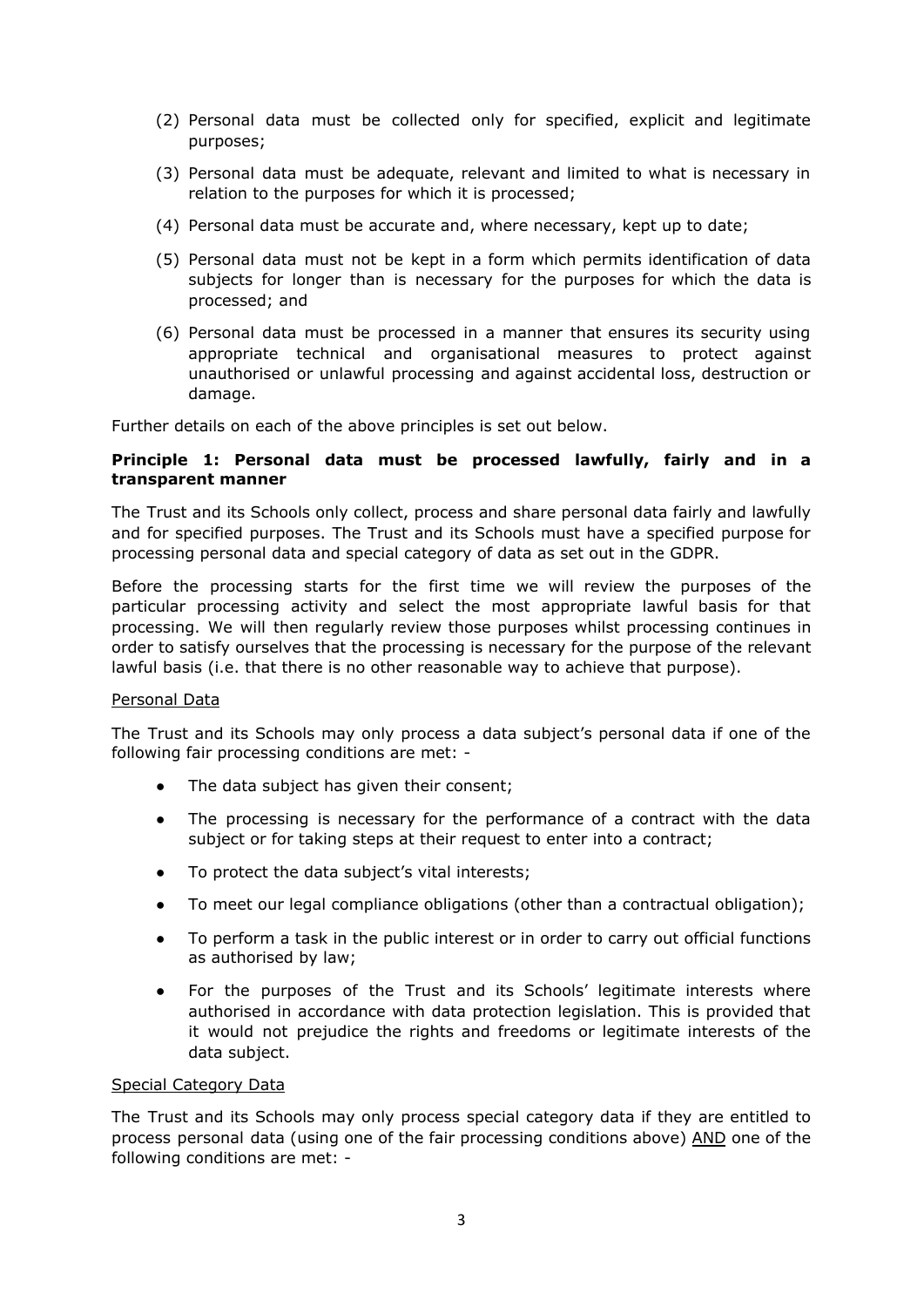- The data subject has given their explicit consent;
- The processing is necessary for the purposes of exercising or performing any right or obligation which is conferred or imposed on the The Trust and its Schools in the field of employment law, social security law or social protection law. This may include, but is not limited to, dealing with sickness absence, dealing with disability and making adjustments for the same, arranging private health care insurance and providing contractual sick pay;
- To protect the data subject's vital interests;
- To meet our legal compliance obligations (other than a contractual obligation);
- Where the data has been made public by the data subject;
- To perform a task in the substantial public interest or in order to carry out official functions as authorised by law;
- Where it is necessary for the purposes of preventive or occupational medicine, for the assessment of the working capacity of the employee, medical diagnosis, the provision of health or social care or treatment or the management of health or social care systems and services;
- Where it is necessary for reasons of public interest in the area of public health;
- The processing is necessary for archiving, statistical or research purposes.

The Trust and its Schools identify and document the legal grounds being relied upon for each processing activity.

## Consent

Where the Trust and its Schools rely on consent as a fair condition for processing (as set out above), it will adhere to the requirements set out in the GDPR.

Consent must be freely given, specific, informed and be an unambiguous indication of the data subject's wishes by which they signify agreement to the processing of personal data relating to them. Explicit consent requires a very clear and specific statement to be relied upon (i.e. more than just mere action is required).

A data subject will have consented to processing of their personal data if they indicate agreement clearly either by a statement or positive action to the processing. Consent requires affirmative action so silence, pre-ticked boxes or inactivity will not amount to valid consent.

Data subjects must be easily able to withdraw consent to processing at any time and withdrawal must be promptly honoured.

If explicit consent is required, the Trust and its Schools will normally seek another legal basis to process that data. However if explicit consent is required the data subject will be provided with full information in order to provide explicit consent.

The Trust and its Schools will keep records of consents obtained in order to demonstrate compliance with consent requirements under the GDPR.

## **Principle 2: Personal data must be collected only for specified, explicit and legitimate purposes**

Personal data will not be processed in any matter that is incompatible with the legitimate purposes.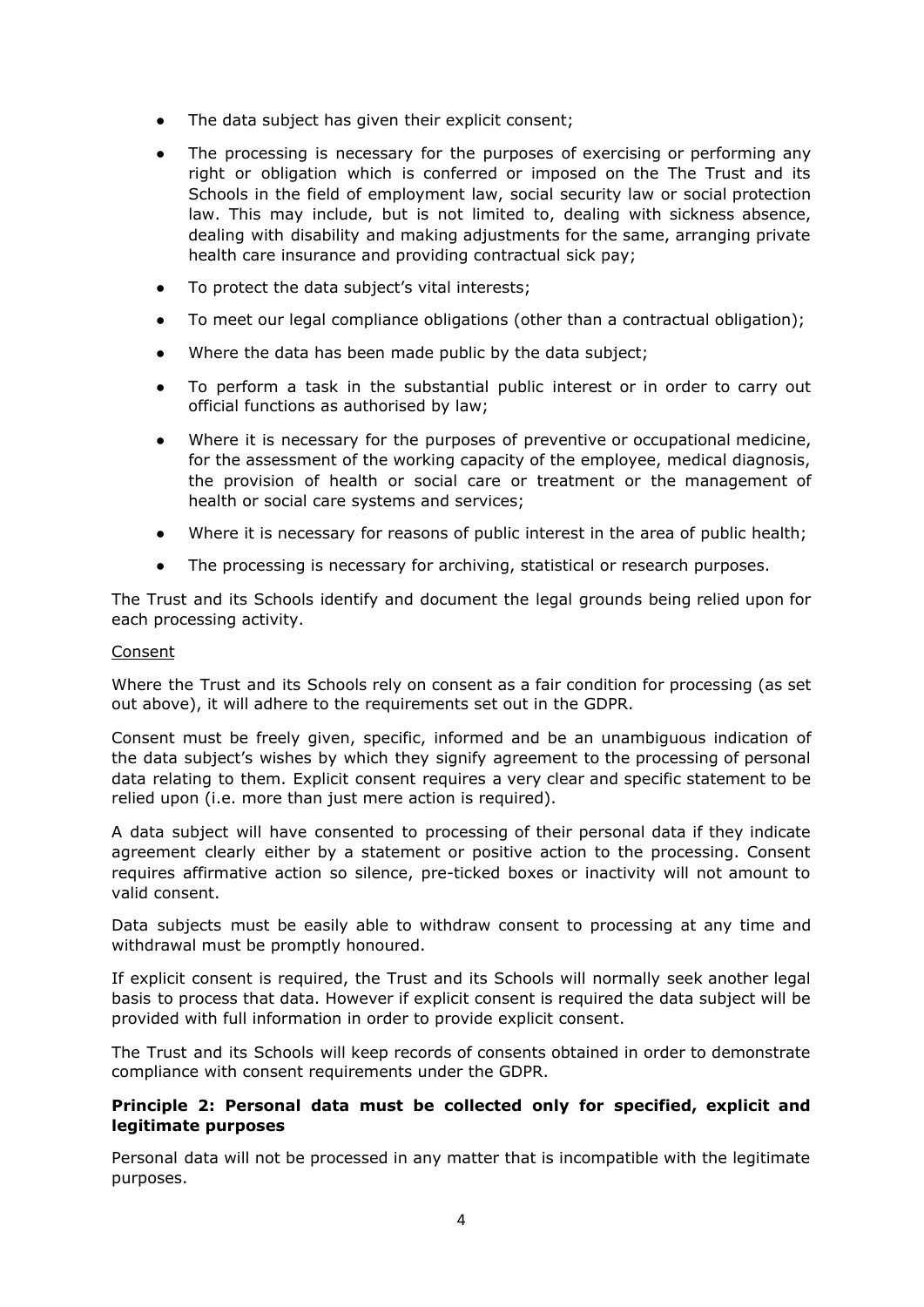The Trust and its Schools will not use personal data for new, different or incompatible purposes from that disclosed when it was first obtained unless we have informed the data subject of the new purpose (and they have consented where necessary).

## **Principle 3: Personal data must be adequate, relevant and limited to what is necessary in relation to the purposes for which it is processed**

The Trust and its Schools will only process personal data when our obligations and duties require us to. We will not collect excessive data and ensure any personal data collected is adequate and relevant for the intended purposes.

When personal data is no longer needed for specified purposes, the The Trust and its Schools shall delete or anonymise the data. [Please refer to the Trust and its Schools' Data Retention Policy for further guidance].

## **Principle 4: Personal data must be accurate and, where necessary, kept up to date**

The Trust and its Schools will endeavour to correct or delete any inaccurate data being processed by checking the accuracy of the personal data at the point of collection and at regular intervals afterwards. We will take all reasonable steps to destroy or amend inaccurate or out of date personal data.

Data subjects also have an obligation to ensure that their data is accurate, complete, up to date and relevant. Data subjects have the right to request rectification to incomplete or inaccurate data held by the Trust and its Schools.

## **Principle 5: Personal data must not be kept in a form which permits identification of data subjects for longer than is necessary for the purposes for which the data is processed**

Legitimate purposes for which the data is being processed may include satisfying legal, accounting or reporting requirements. The Trust and its Schools will ensure that they adhere to legal timeframes for retaining data.

We will take reasonable steps to destroy or erase from our systems all personal data that we no longer require. We will also ensure that data subjects are informed of the period for which data is stored and how that period is determined in our privacy notices.

Please refer to the Trust and its Schools' Retention Policy for further details about how the Trust and its Schools retain and remove data.

## **Principle 6: Personal data must be processed in a manner that ensures its security using appropriate technical and organisational measures to protect against unauthorised or unlawful processing and against accidental loss, destruction or damage**

In order to assure the protection of all data being processed, the Trust and its Schools will develop, implement and maintain reasonable safeguard and security measures. This includes using measures such as: -

- Encryption;
- Pseudonymisation (this is where the The Trust and its Schools replaces information that directly or indirectly identifies an individual with one or more artificial identifiers or pseudonyms so that the person to whom the data relates cannot be identified without the use of additional information which is meant to be kept separately and secure);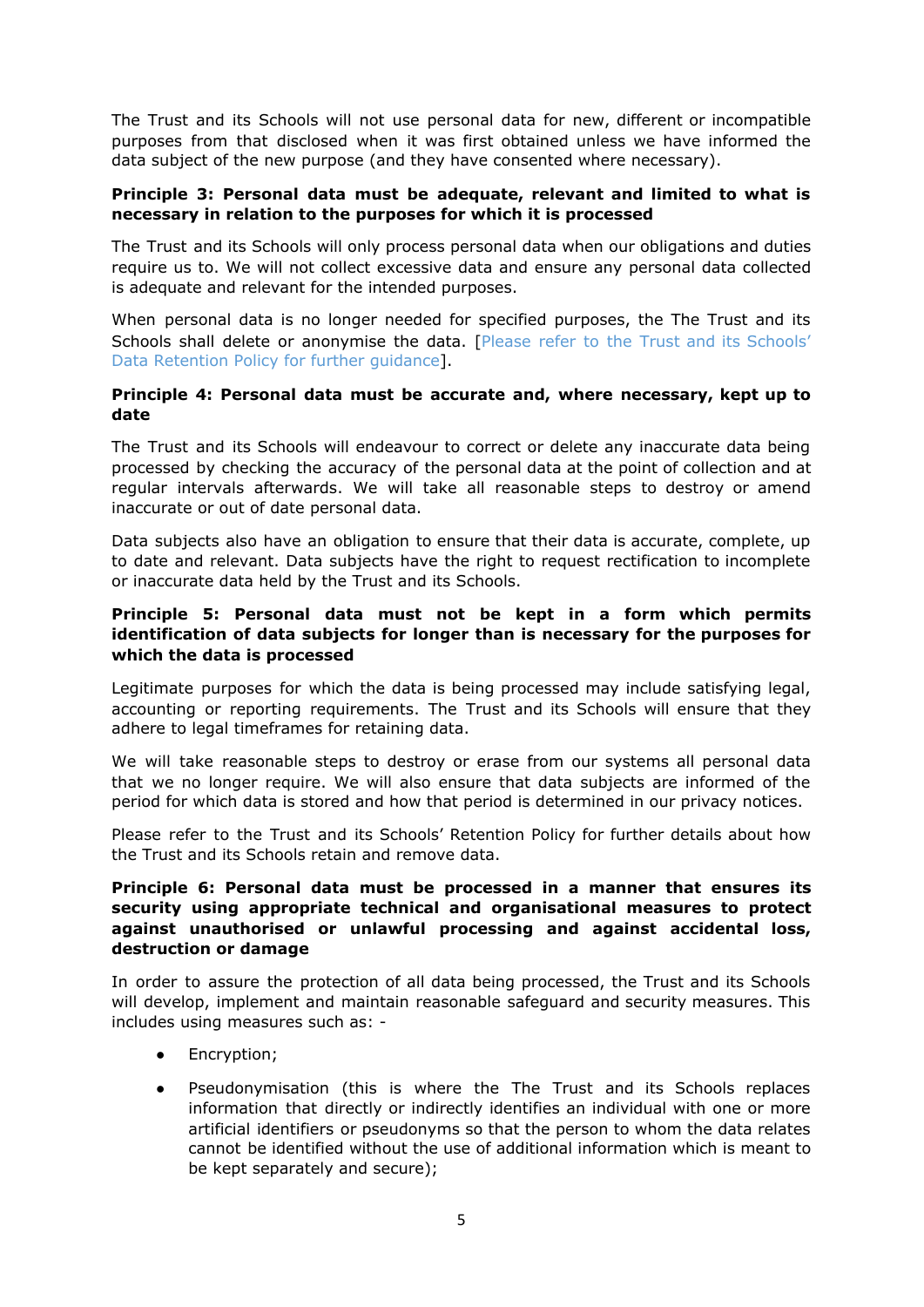- Ensuring authorised access (i.e. that only people who have a need to know the personal data are authorised to access it);
- Adhering to confidentiality principles;
- Ensuring personal data is accurate and suitable for the process for which it is processed.

The Trust and its Schools follow procedures and technologies to ensure security and will regularly evaluate and test the effectiveness of those safeguards to ensure security in processing personal data.

The Trust and its Schools will only transfer personal data to third party service providers who agree to comply with the required policies and procedures and agree to put adequate measures in place.

[Full details on the Trust and its Schools' security measures are set out in The Trust and its Schools's Security Policy.]

# 6.0 **Sharing Personal Data**

The Trust and its Schools will generally not share personal data with third parties unless certain safeguards and contractual arrangements have been put in place. These include if the third party: -

- Has a need to know the information for the purposes of providing the contracted services;
- Sharing the personal data complies with the privacy notice that has been provided to the data subject and, if required, the data subject's consent has been obtained;
- The third party has agreed to comply with the required data security standards, policies and procedures and put adequate security measures in place;
- The transfer complies with any applicable cross border transfer restrictions; and
- A fully executed written contract that contains GDPR approved third party clauses has been obtained.

There may be circumstances where the Trust and its Schools are required either by law or in the best interests of our pupils, parents or staff to pass information onto external authorities, for example, the local authority, Ofsted or the department of health. These authorities are up to date with data protection law and have their own policies relating to the protection of any data that they receive or collect.

The intention to share data relating to individuals to an organisation outside of our The Trust and its Schools shall be clearly defined within written notifications and details and basis for sharing that data given.

# **Transfer of Data Outside the European Economic Area (EEA)**

The GDPR restricts data transfers to countries outside the EEA in order to ensure that the level of data protection afforded to individuals by the GDPR is not undermined.

The Trust and its Schools will not transfer data to another country outside of the EEA without appropriate safeguards being in place and in compliance with the GDPR. All staff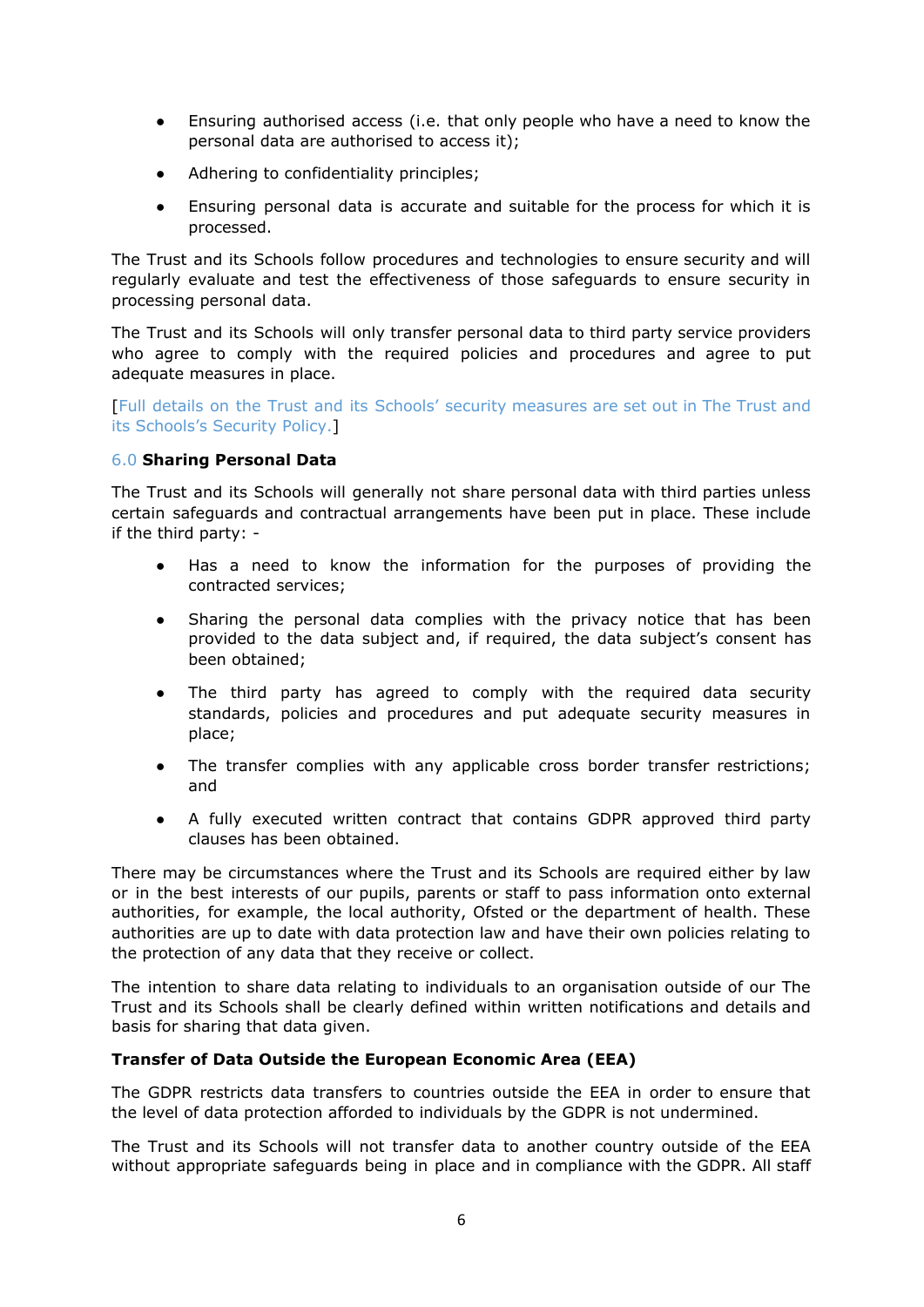must comply with the Trust and its Schools' guidelines on transferring data outside of the EEA. For the avoidance of doubt, a transfer of data to another country can occur when you transmit, send, view or access that data in that particular country.

# **SECTION 3 - DATA SUBJECT'S RIGHTS AND REQUESTS**

Personal data must be made available to data subjects as set out within this policy and data subjects must be allowed to exercise certain rights in relation to their personal data.

The rights data subjects have in relation to how the Trust and its Schools handle their personal data are set out below: -

- (a) (Where consent is relied upon as a condition of processing) To withdraw consent to processing at any time;
- (b) Receive certain information about the Trust and its Schools' processing activities;
- (c) Request access to their personal data that we hold;
- (d) Prevent our use of their personal data for marketing purposes;
- (e) Ask us to erase personal data if it is no longer necessary in relation to the purposes for which it was collected or processed or to rectify inaccurate data or to complete incomplete data;
- (f) Restrict processing in specific circumstances;
- (g) Challenge processing which has been justified on the basis of our legitimate interests or in the public interest;
- (h) Request a copy of an agreement under which personal data is transferred outside of the EEA;
- (i) Object to decisions based solely on automated processing;
- (j) Prevent processing that is likely to cause damage or distress to the data subject or anyone else;
- (k) Be notified of a personal data breach which is likely to result in high risk to their rights and freedoms;
- (l) Make a complaint to the supervisory authority; and
- (m) In limited circumstances, receive or ask for their personal data to be transferred to a third party in a structured, commonly used and machine readable format.

If any request is made to exercise the rights above, it is a requirement for the relevant staff member within the Trust and its Schools to verify the identity of the individual making the request.

#### 7.0 **Subject Access Requests**

A Data Subject has the right to be informed by the Trust and its Schools of the following: -

(a) Confirmation that their data is being processed;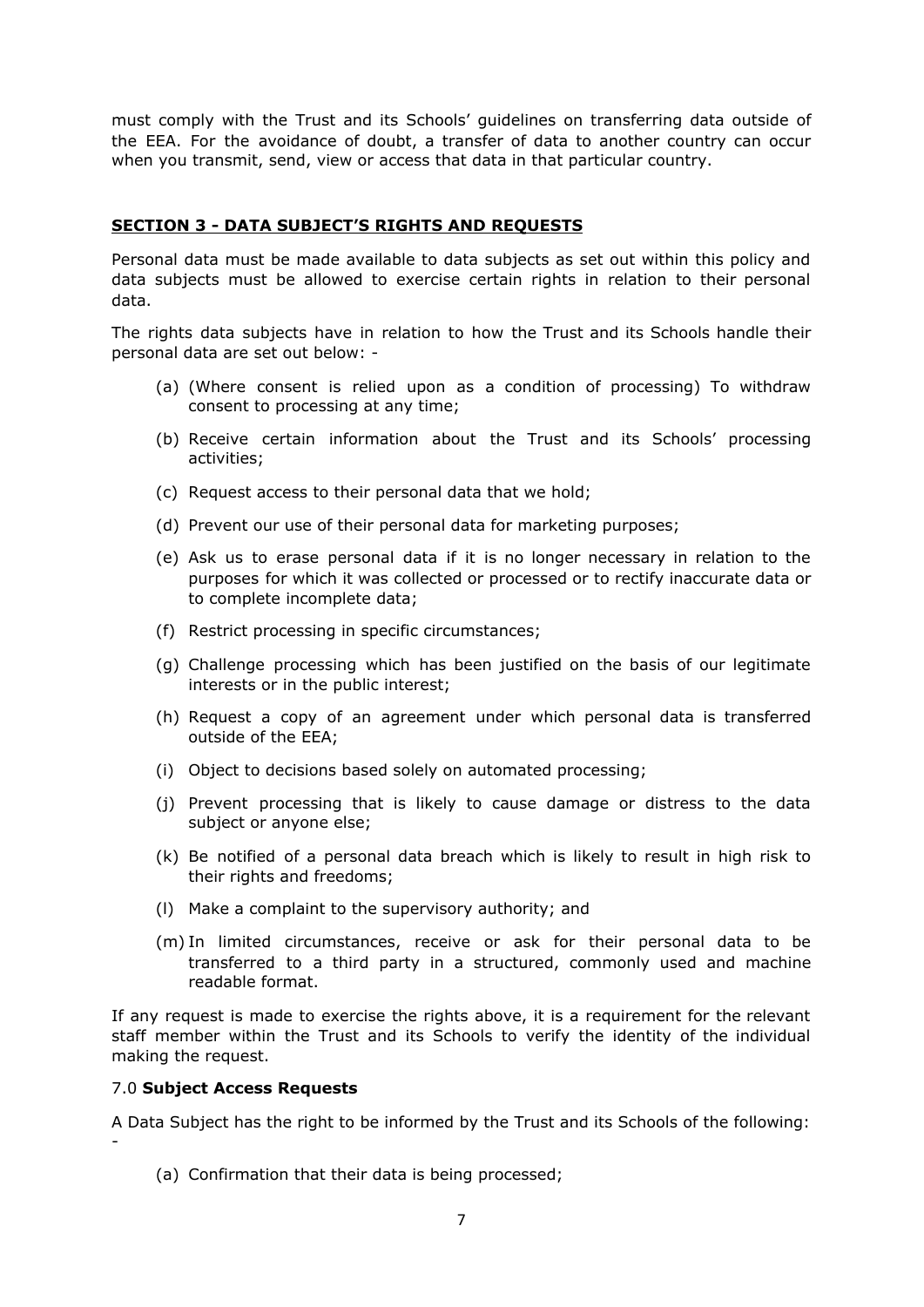- (b) Access to their personal data;
- (c) A description of the information that is being processed;
- (d) The purpose for which the information is being processed;
- (e) The categories of personal data concerned
- (f) The recipients/class of recipients to whom that information is or may be disclosed;
- (g) How long the data will be stored for, or if this isn't possible, the criteria used to determine this period
- (h) Where relevant, the existence of the right to request rectification, erasure or restriction, or to object to such processing
- (i) The right to lodge a complaint with the ICO or another supervisory authority
- (j) The source of the data, if not the individual
- (k) Whether any automated decision-making is being applied to their data, and what the significance and consequences of this might be for the individual
- (l) The safeguards provided if the data is being transferred internationally
- (m) Details of the Trust and its Schools's sources of information obtained;
- (n) In relation to any Personal Data processed for the purposes of evaluating matters in relation to the Data Subject that has constituted or is likely to constitute the sole basis for any decision significantly affecting him or her, to be informed of the logic of the Data Controller's decision making. Such data may include, but is not limited to, performance at work, creditworthiness, reliability and conduct.
- (o) Other supplementary information

Any Data Subject who wishes to obtain the above information must notify the Trust and its Schools in writing of his or her request. This is known as a Data Subject Access Request.

The request should in the first instance be sent to the Headteacher or equivalent.

Children and subject access requests

Personal data about a child belongs to that child, and not the child's parents or carers. For a parent or carer to make a subject access request with respect to their child, the child must either be unable to understand their rights and the implications of a subject access request, or have given their consent.

Children below the age of 12 are generally not regarded to be mature enough to understand their rights and the implications of a subject access request. Therefore, most subject access requests from parents or carers of pupils at our school may be granted without the express permission of the pupil. This is not a rule and a pupil's ability to

Children aged 12 and above are generally regarded to be mature enough to understand their rights and the implications of a subject access request. Therefore, most subject access requests from parents or carers of pupils at our school may not be granted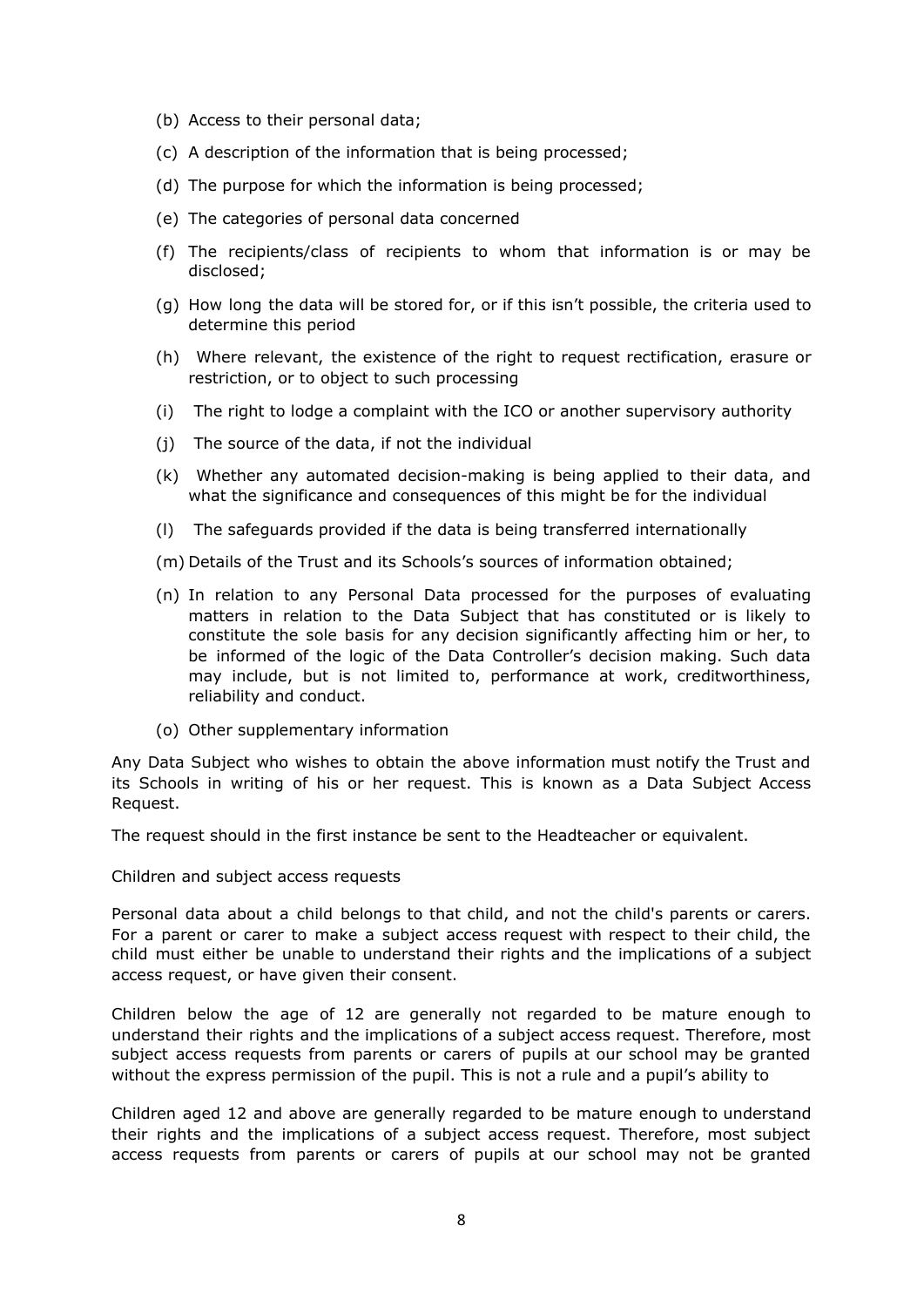without the express permission of the pupil. This is not a rule and a pupil's ability to understand their rights will always be judged on a case-by-case basis.

Responding to subject access requests

When responding to requests, we:

- (a) May ask the individual to provide 2 forms of identification
- (b) May contact the individual via phone to confirm the request was made
- (c) Will respond without delay and within 1 month of receipt of the request (or receipt of the additional information needed to confirm identity, where relevant)
- (d) Will provide the information free of charge
- (e) May tell the individual we will comply within 3 months of receipt of the request, where a request is complex or numerous. We will inform the individual of this within 1 month, and explain why the extension is necessary

We may not disclose information for a variety of reasons, such as if it:

- (a) Might cause serious harm to the physical or mental health of the pupil or another individual
- (b) Would reveal that the child is being or has been abused, or is at risk of abuse, where the disclosure of that information would not be in the child's best interests
- (c) Would include another person's personal data that we can't reasonably anonymise, and we don't have the other person's consent and it would be unreasonable to proceed without it
- (d) Is part of certain sensitive documents, such as those related to crime, immigration, legal proceedings or legal professional privilege, management forecasts, negotiations, confidential references, or exam scripts

If the request is unfounded or excessive, we may refuse to act on it, or charge a reasonable fee to cover administrative costs. We will take into account whether the request is repetitive in nature when making this decision.

When we refuse a request, we will tell the individual why, and tell them they have the right to complain to the ICO or they can seek to enforce their subject access right through the courts.

Other data protection rights of the individual

In addition to the right to make a subject access request (see above), and to receive information when we are collecting their data about how we use and process it (see section 7), individuals also have the right to:

- (a) Withdraw their consent to processing at any time
- (b) Ask us to rectify, erase or restrict processing of their personal data (in certain circumstances)
- (c) Prevent use of their personal data for direct marketing
- (d) Object to processing which has been justified on the basis of public interest, official authority or legitimate interests
- (e) Challenge decisions based solely on automated decision making or profiling (i.e. making decisions or evaluating certain things about an individual based on their personal data with no human involvement)
- (f) Be notified of a data breach (in certain circumstances)
- (g) Make a complaint to the ICO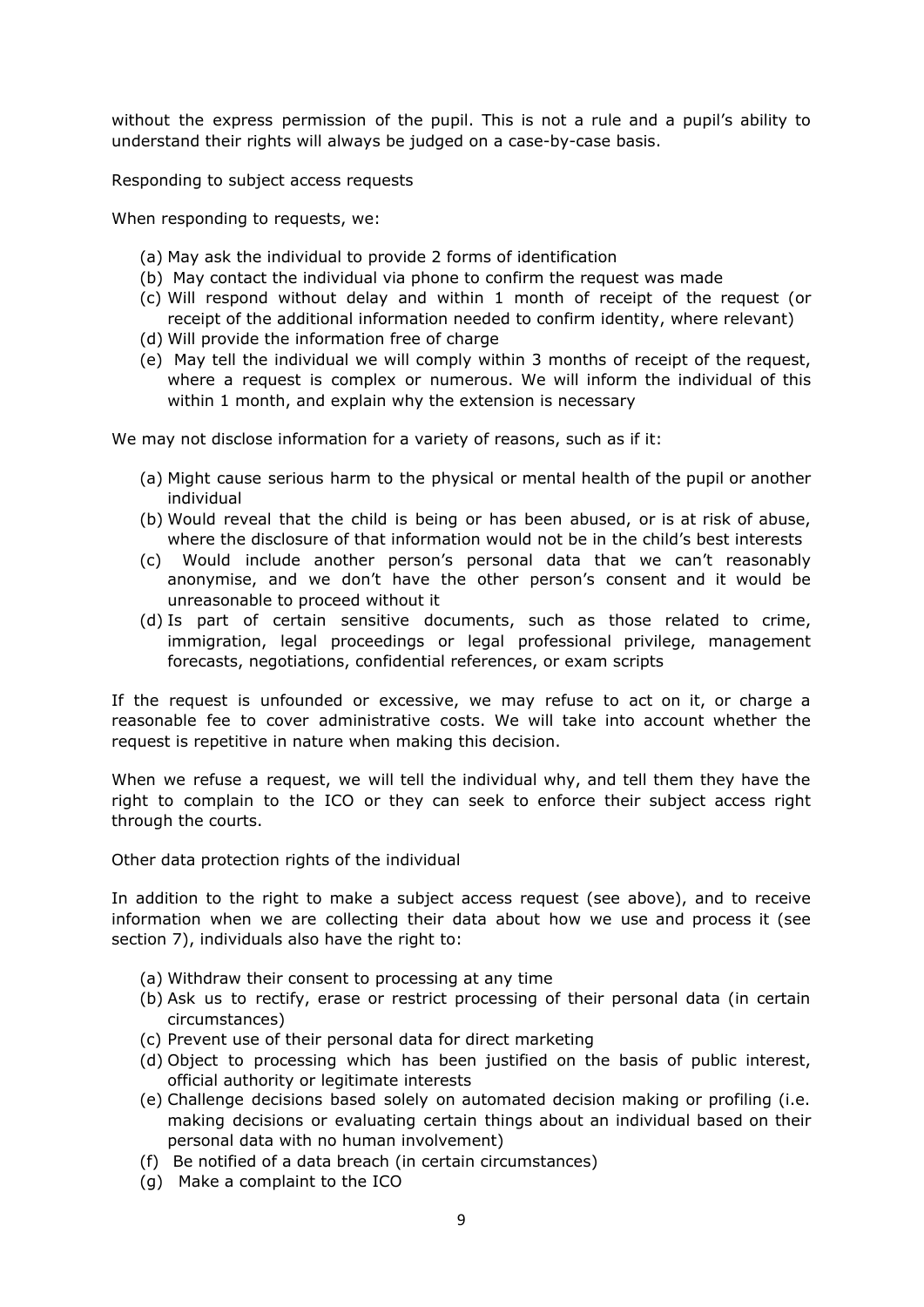(h) Ask for their personal data to be transferred to a third party in a structured, commonly used and machine-readable format (in certain circumstances)

Individuals should submit any request to exercise these rights to the DPO. If staff receive such a request, they must immediately forward it to the DPO.

#### **8.0 . Biometric recognition systems**

Where we use pupils' biometric data as part of an automated biometric recognition system (for example, pupils use fingerprints to receive school dinners instead of paying with cash, we will comply with the requirements of the [Protection](https://www.legislation.gov.uk/ukpga/2012/9/section/26) of Freedoms Act 2012.

Parents/carers will be notified before any biometric recognition system is put in place or before their child first takes part in it. The school will get written consent from at least one parent or carer before we take any biometric data from their child and first process it.

Parents/carers and pupils have the right to choose not to use the school's biometric system(s). We will provide alternative means of accessing the relevant services for those pupils. For example, pupils will be issued a dinner card ro use at the tills.

Parents/carers and pupils can withdraw consent, at any time, and we will make sure that any relevant data already captured is deleted.

As required by law, if a pupil refuses to participate in, or continue to participate in, the processing of their biometric data, we will not process that data irrespective of any consent given by the pupil's parent(s)/carer(s).

Where staff members or other adults use the school's biometric system(s), we will also obtain their consent before they first take part in it, and provide alternative means of accessing the relevant service if they object. Staff and other adults can also withdraw consent at any time, and the school will delete any relevant data already captured.

#### 9.0 CCTV

We use CCTV in various locations around the school site to ensure it remains safe. We will adhere to the ICO's code of [practice](https://ico.org.uk/media/for-organisations/documents/1542/cctv-code-of-practice.pdf) for the use of CCTV.

We do not need to ask individuals' permission to use CCTV, but we make it clear where individuals are being recorded. Security cameras are clearly visible and accompanied by prominent signs explaining that CCTV is in use.

Any enquiries about the CCTV system should be directed to [name/job title].

#### 10. Photographs and videos

As part of our school activities, we may take photographs and record images of individuals within our school.

Primary students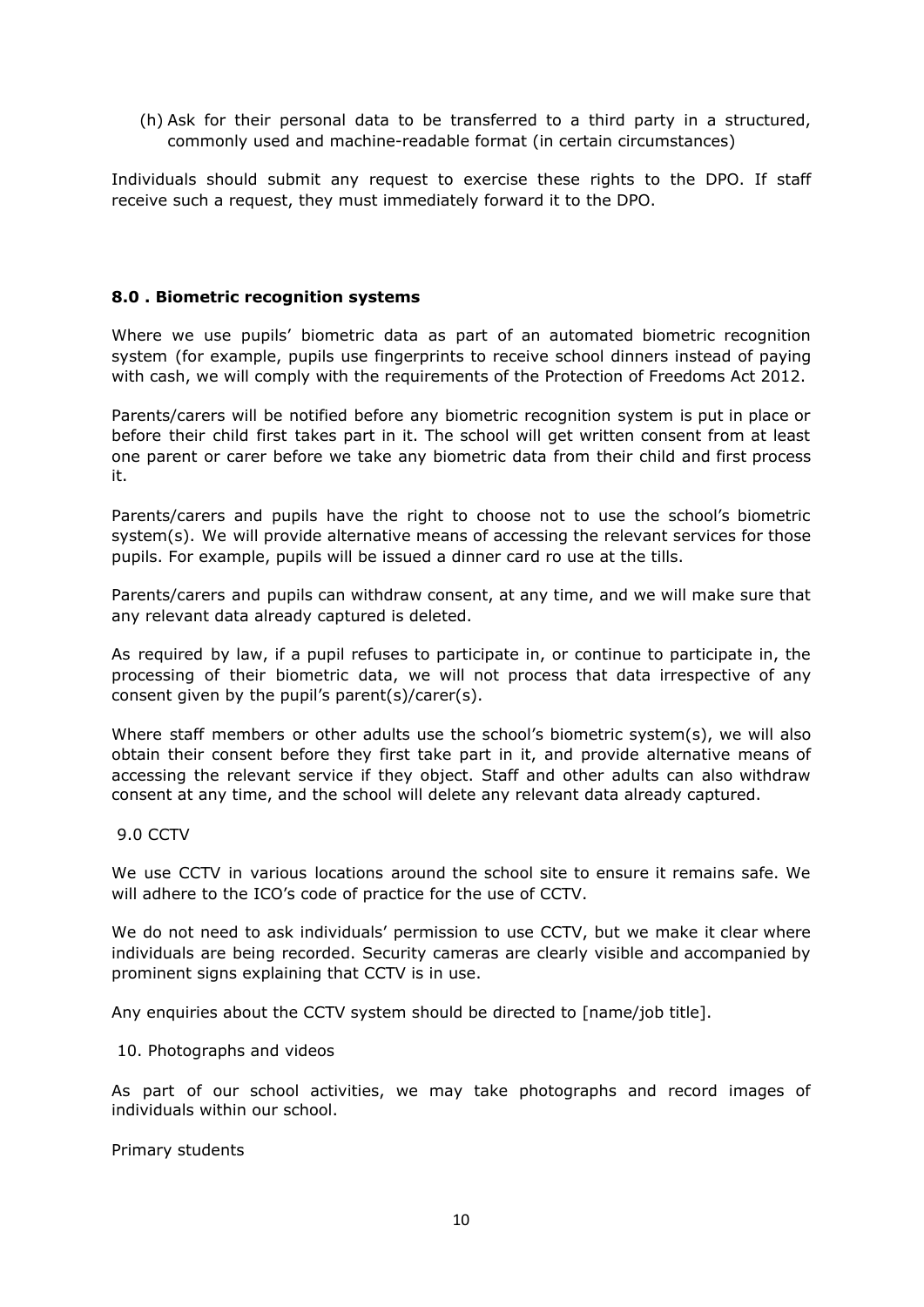We will obtain written consent from parents/carers for photographs and videos to be taken of their child for communication, marketing and promotional materials. We will clearly explain how the photograph and/or video will be used to both the parent/carer and pupil.

Any photographs and videos taken by parents/carers at school events for their own personal use are not covered by data protection legislation. However, we will ask that photos or videos with other pupils are not shared publicly on social media for safeguarding reasons.

#### Secondary students

We will obtain written consent from parents/carers, or pupils aged 18 and over, for photographs and videos to be taken of pupils for communication, marketing and promotional materials.

Where we need parental consent, we will clearly explain how the photograph and/or video will be used to both the parent/carer and pupil. Where we don't need parental consent, we will clearly explain to the pupil how the photograph and/or video will be used.

Any photographs and videos taken by parents/carers at school events for their own personal use are not covered by data protection legislation. However, we will ask that photos or videos with other pupils are not shared publicly on social media for safeguarding reasons, unless all the relevant parents/carers (or pupils where appropriate) have agreed to this.

Where the school takes photographs and videos, uses may include:

- (a) Within school on notice boards and in school magazines, brochures, newsletters, etc.
- (b) Outside of school by external agencies such as the school photographer, newspapers, campaigns
- (c) Online on our school website or social media pages

Consent can be refused or withdrawn at any time. If consent is withdrawn, we will delete the photograph or video and not distribute it further.

When using photographs and videos in this way we will not accompany them with any other personal information about the child, to ensure they cannot be identified.

#### **Direct Marketing**

The Trust and its Schools are subject to certain rules and privacy laws when marketing. For example a data subject's prior consent will be required for electronic direct marketing (for example, by email, text or automated calls).

The Trust and its Schools will explicitly offer individuals the opportunity to object to direct marketing and will do so in an intelligible format which is clear for the individual to understand. The Trust and its Schools will promptly respond to any individual objection to direct marketing.

#### **Employee Obligations**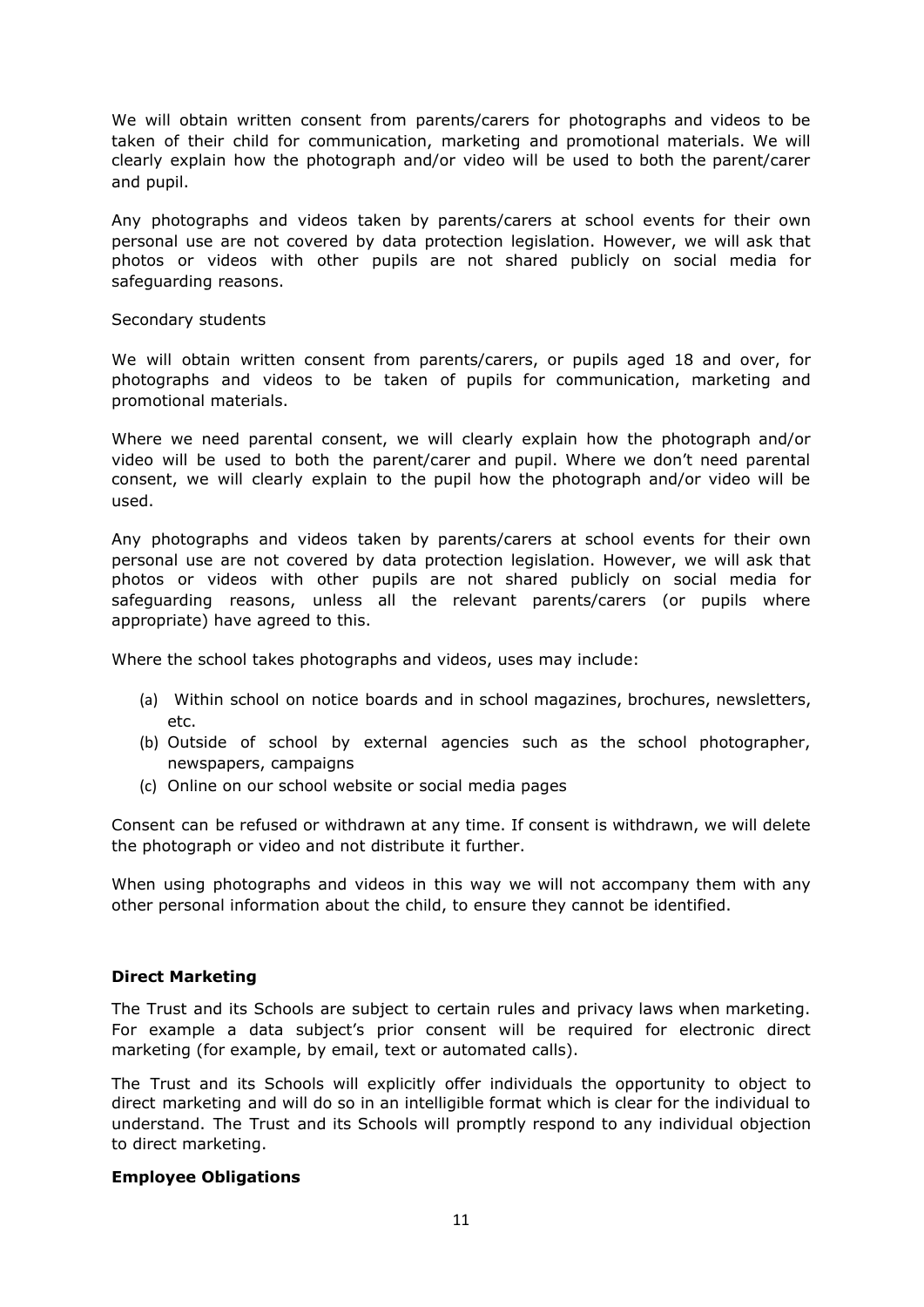Employees may have access to the personal data of other members of staff, suppliers, parents or pupils of the Trust and its Schools in the course of their employment or engagement. If so, the Trust and its Schools expect those employees to help meet the Trust and its Schools' data protection obligations to those individuals. Specifically, you must: -

- Only access the personal data that you have authority to access, and only for authorised purposes;
- Only allow others to access personal data if they have appropriate authorisation;
- Keep personal data secure (for example by complying with rules on access to the Trust and its Schools' premises, computer access, password protection and secure file storage and destruction [Please refer to the Trust and its Schools's Security Policy for further details about our security processes]);
- Not to remove personal data or devices containing personal data from the Trust and its Schools premises unless appropriate security measures are in place (such as Pseudonymisation, encryption, password protection) to secure the information;
- Not to store personal information on local drives.

# **SECTION 4 - ACCOUNTABILITY**

The Trust and its Schools will ensure compliance with data protection principles by implementing appropriate technical and organisational measures. We are responsible for and demonstrate accountability with the GDPR principles.

The Trust and its Schools have taken the following steps to ensure and document GDPR compliance: -

#### **Data Protection Officer (DPO)**

Please find below details of the The Trust and its Schools's Data Protection Officer: -

Data Protection Officer: Craig Stilwell Address: Judicium Consulting Ltd, 72 Cannon Street, London, EC4N 6AE Email: [dataservices@judicium.com](mailto:dataservices@judicium.com) Telephone: 0203 326 9174

The DPO is responsible for overseeing this data protection policy and developing data-related policies and guidelines.

Please contact the DPO with any questions about the operation of this Data Protection Policy or the GDPR or if you have any concerns that this policy is not being or has not been followed. In particular, you must always contact the DPO in the following circumstances: -

- (a) If you are unsure of the lawful basis being relied on by the Trust and its Schools to process personal data;
- (b) If you need to rely on consent as a fair reason for processing (please see below the section on consent for further detail);
- (c) If you need to draft privacy notices or fair processing notices;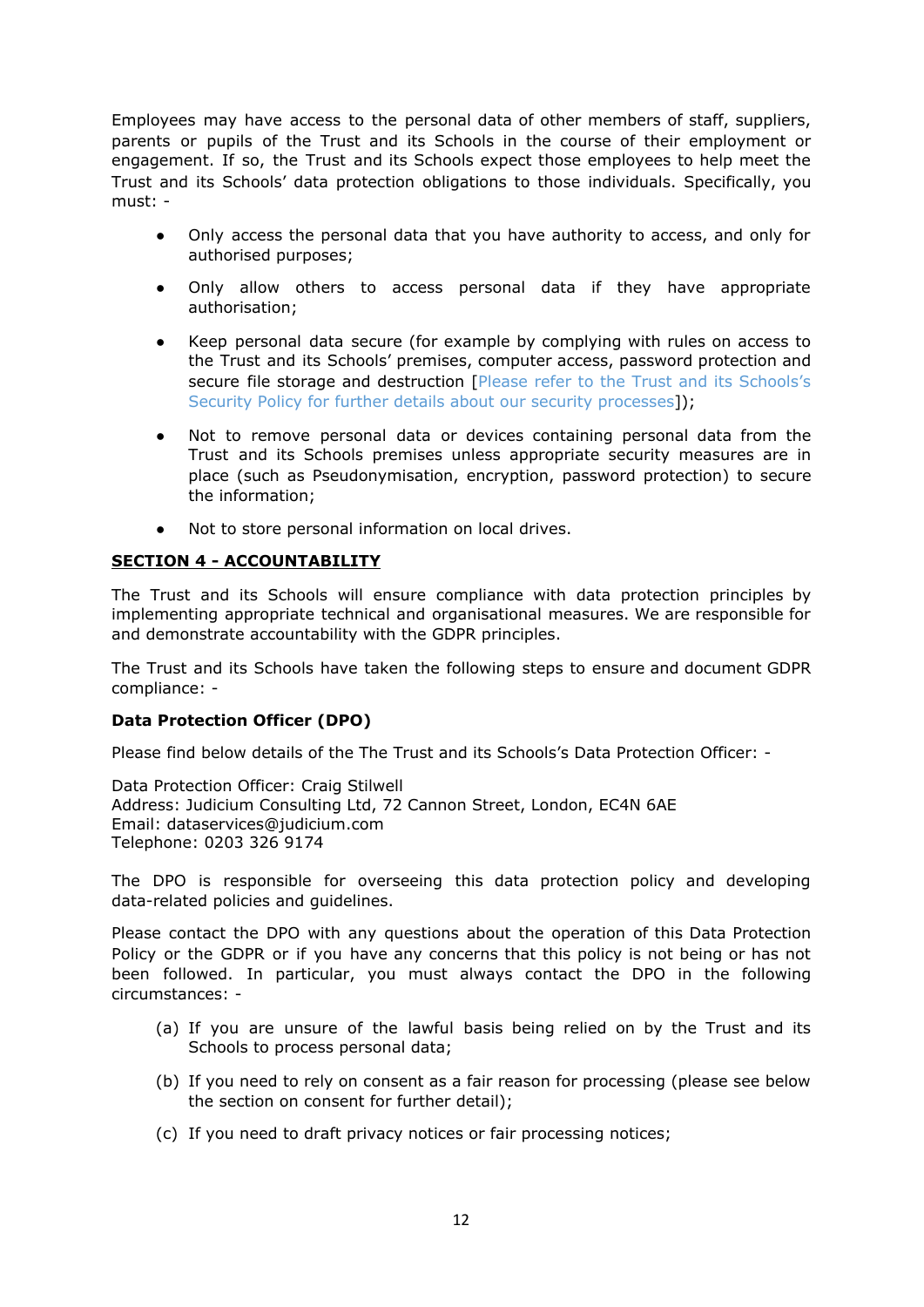- (d) If you are unsure about the retention periods for the personal data being processed [but would refer you to the Trust and its Schools' data retention policy in the first instance];
- (e) If you are unsure about what security measures need to be put in place to protect personal data;
- (f) If there has been a personal data breach [and would refer you to the procedure set out in the Trust and its Schools' breach notification policy];
- (g) If you are unsure on what basis to transfer personal data outside the EEA;
- (h) If you need any assistance dealing with any rights invoked by a data subject;
- (i) Whenever you are engaging in a significant new (or a change in) processing activity which is likely to require a data protection impact assessment or if you plan to use personal data for purposes other than what it was collected for;
- (j) If you plan to undertake any activities involving automated processing or automated decision making;
- (k) If you need help complying with applicable law when carrying out direct marketing activities;
- (l) If you need help with any contracts or other areas in relation to sharing personal data with third parties.

#### **Personal Data Breaches**

The GDPR requires the Trust and its Schools to notify any applicable personal data breach to the Information Commissioner's Office (ICO).

We have put in place procedures to deal with any suspected personal data breach and will notify data subjects or any applicable regulator where we are legally required to do so.

If you know or suspect that a personal data breach has occurred, do not attempt to investigate the matter yourself. Immediately contact the person designated as the key point of contact for personal data breaches (who is Michele Barthram) or your DPO.

#### **Transparency and Privacy Notices**

The Trust and its Schools will provide detailed, specific information to data subjects. This information will be provided through the Trust and its Schools' privacy notices which are concise, transparent, intelligible, easily accessible and in clear and plain language so that a data subject can easily understand them. Privacy notices set out information for data subjects about how the Trust and its Schools use their data and the Trust and its Schools' privacy notices are tailored to suit the data subject.

Whenever we collect personal data directly from data subjects, including for human resources or employment purposes, we will provide the data subject with all the information required by the GDPR including the identity of the data protection officer, the Trust and its Schools' contact details, how and why we will use, process, disclose, protect and retain personal data.

When personal data is collected indirectly (for example from a third party or publically available source), we will provide the data subject with the above information as soon as possible after receiving the data. The Trust and its Schools will also confirm whether that third party has collected and processed data in accordance with the GDPR.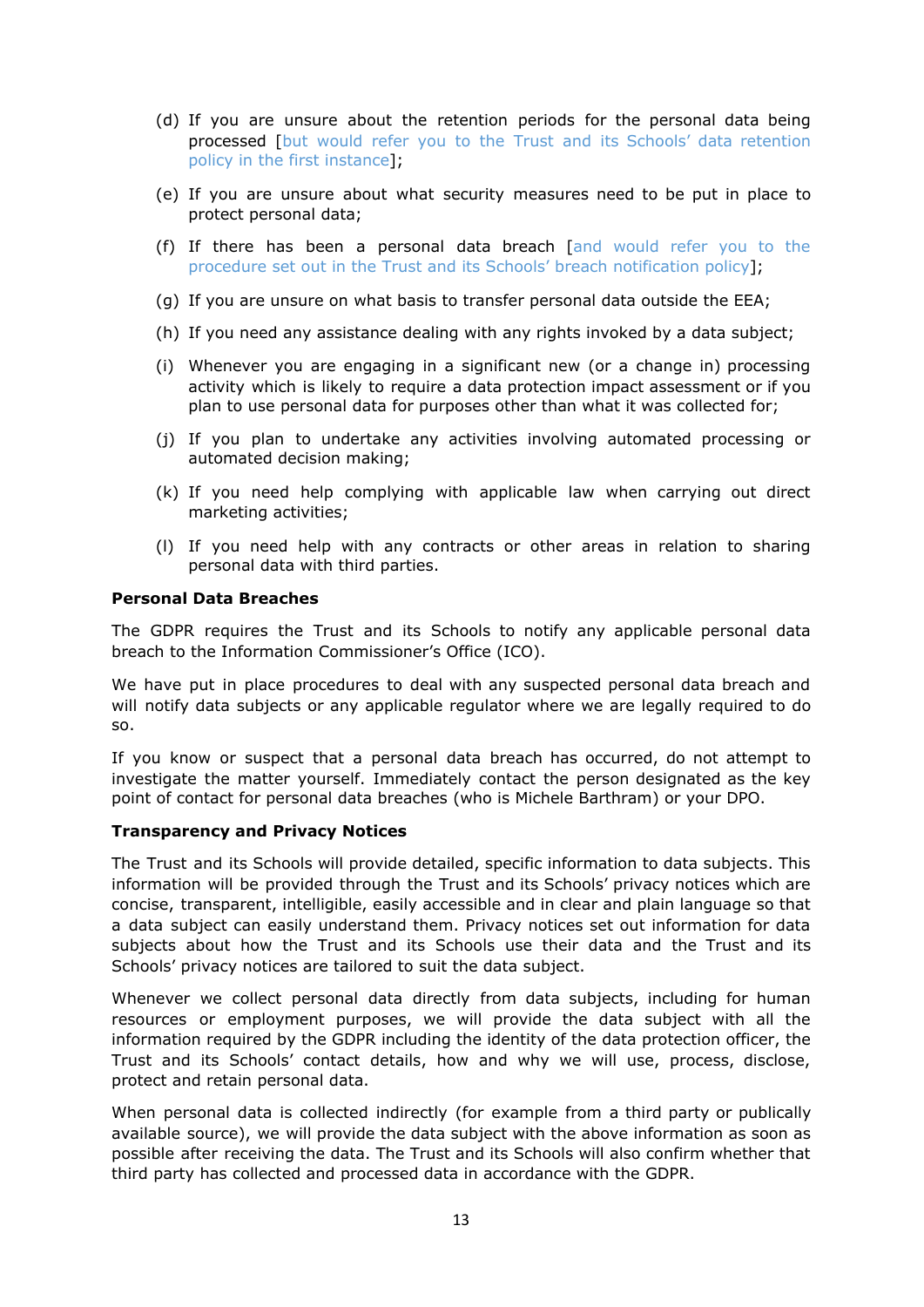Notifications shall be in accordance with ICO guidance and, where relevant, be written in a form understandable by those defined as "children" under the GDPR

# **Privacy by Design**

The Trust and its Schools adopt a privacy by design approach to data protection to ensure that we adhere to data compliance and to implement technical and organisational measures in an effective manner.

Privacy by design is an approach that promotes privacy and data protection compliance from the start. To help us achieve this, the Trust and its Schools take into account the nature and purposes of the processing, any cost of implementation and any risks to rights and freedoms of data subjects when implementing data processes.

# **Data Protection Impact Assessments (DPIAs)**

In order to achieve a privacy by design approach, the Trust and its Schools conduct DPIAs for any new technologies or programmes being used by the Trust and its Schools which could affect the processing of personal data. In any event the Trust and its Schools carry out DPIAs when required by the GDPR in the following circumstances: -

- For the use of new technologies (programs, systems or processes) or changing technologies;
- For the use of automated processing;
- For large scale processing of special category data;
- For large scale, systematic monitoring of a publicly accessible area (through the use of CCTV).

Our DPIAs contain: -

- A description of the processing, its purposes and any legitimate interests used;
- An assessment of the necessity and proportionality of the processing in relation to its purpose;
- An assessment of the risk to individuals; and
- The risk mitigation measures in place and demonstration of compliance.

# **Record Keeping**

The Trust and its Schools are required to keep full and accurate records of our data processing activities. These records include: -

- The name and contact details of the Trust and its Schools;
- The name and contact details of the Data Protection Officer;
- Descriptions of the types of personal data used;
- Description of the data subjects;
- Details of the Trust and its Schools' processing activities and purposes;
- Details of any third party recipients of the personal data;
- Where personal data is stored;
- Retention periods; and
- Security measures in place.

#### **Training**

The Trust and its Schools will ensure all relevant personnel have undergone adequate training to enable them to comply with data privacy laws.

#### **Audit**